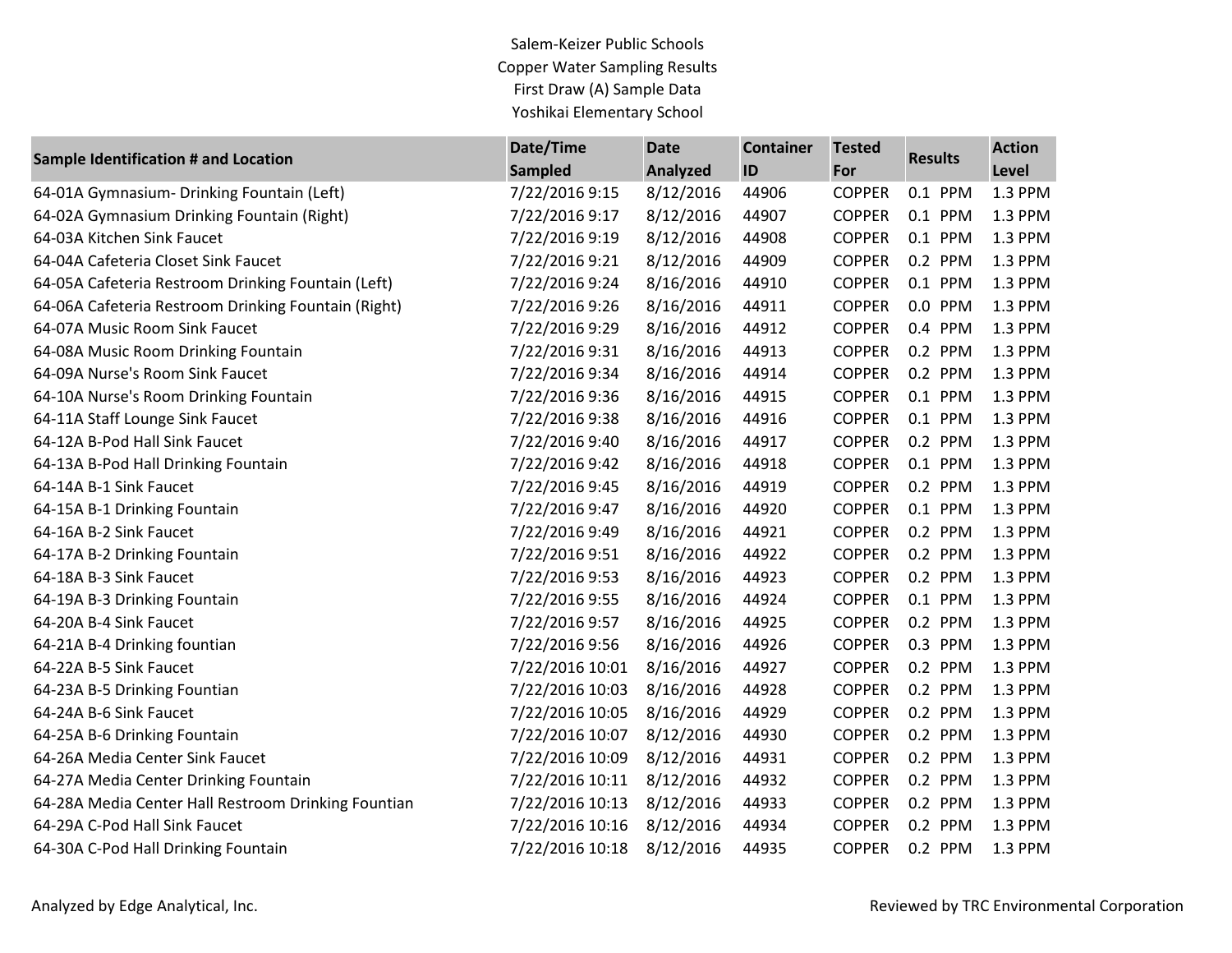Salem-Keizer Public Schools Copper Water Sampling Results First Draw (A) Sample Data Yoshikai Elementary School

| <b>Sample Identification # and Location</b> | Date/Time       | <b>Date</b>     | <b>Container</b> | <b>Tested</b> | <b>Results</b> | <b>Action</b> |
|---------------------------------------------|-----------------|-----------------|------------------|---------------|----------------|---------------|
|                                             | <b>Sampled</b>  | <b>Analyzed</b> | ID               | For           |                | <b>Level</b>  |
| 64-31A C-1 Sink Faucet                      | 7/22/2016 10:20 | 8/12/2016       | 44936            | <b>COPPER</b> | 0.2 PPM        | 1.3 PPM       |
| 64-32A C-1 Drinking Fountain                | 7/22/2016 10:22 | 8/16/2016       | 44937            | <b>COPPER</b> | 0.2 PPM        | 1.3 PPM       |
| 64-33A C-2 Sink Faucet                      | 7/22/2016 10:24 | 8/12/2016       | 44938            | <b>COPPER</b> | 0.3 PPM        | 1.3 PPM       |
| 64-34A C-2 Drinking Fountain                | 7/22/2016 10:26 | 8/12/2016       | 44939            | <b>COPPER</b> | 0.1 PPM        | 1.3 PPM       |
| 64-35A C-3 Sink Faucet                      | 7/22/2016 10:28 | 8/16/2016       | 44940            | <b>COPPER</b> | 0.2 PPM        | 1.3 PPM       |
| 64-36A C-3 Drinking Fountain                | 7/22/2016 10:30 | 8/16/2016       | 44941            | <b>COPPER</b> | 0.2 PPM        | 1.3 PPM       |
| 64-37A C-4 Sink Faucet                      | 7/22/2016 10:32 | 8/16/2016       | 44942            | <b>COPPER</b> | 0.2 PPM        | 1.3 PPM       |
| 64-38A c-4 Drinking Fountain                | 7/22/2016 10:34 | 8/16/2016       | 44943            | <b>COPPER</b> | 0.2 PPM        | 1.3 PPM       |
| 64-39A C-5 Sink Faucet                      | 7/22/2016 10:36 | 8/16/2016       | 44944            | <b>COPPER</b> | 0.2 PPM        | 1.3 PPM       |
| 64-40A C-5 Drinking Fountain                | 7/22/2016 10:38 | 8/16/2016       | 44945            | <b>COPPER</b> | 0.2 PPM        | 1.3 PPM       |
| 64-41A C-6 Sink Faucet                      | 7/22/2016 10:40 | 8/16/2016       | 44946            | <b>COPPER</b> | 0.2 PPM        | 1.3 PPM       |
| 64-42A C-6 Drinking Fountain                | 7/22/2016 10:42 | 8/16/2016       | 44947            | <b>COPPER</b> | 0.1 PPM        | 1.3 PPM       |
| 64-43A A-Pod Hall Sink Faucet               | 7/22/2016 10:45 | 8/16/2016       | 44948            | <b>COPPER</b> | 0.2 PPM        | 1.3 PPM       |
| 64-44A A-Pod Hall Drinking Fountain         | 7/22/2016 10:47 | 8/16/2016       | 44949            | <b>COPPER</b> | 0.1 PPM        | 1.3 PPM       |
| 64-45A A-1 Sink Faucet                      | 7/22/2016 10:49 | 8/16/2016       | 44950            | <b>COPPER</b> | 0.1 PPM        | 1.3 PPM       |
| 64-46A A-1 Drinking Fountain                | 7/22/2016 10:51 | 8/16/2016       | 44951            | <b>COPPER</b> | 0.1 PPM        | 1.3 PPM       |
| 64-47A A-2 Sink Faucet                      | 7/22/2016 10:53 | 8/16/2016       | 44952            | <b>COPPER</b> | 0.1 PPM        | 1.3 PPM       |
| 64-48A A-2 Drinking Fountain                | 7/22/2016 10:55 | 8/16/2016       | 44953            | <b>COPPER</b> | 0.2 PPM        | 1.3 PPM       |
| 64-49A A-3 Sink Faucet                      | 7/22/2016 10:57 | 8/16/2016       | 44954            | <b>COPPER</b> | 0.1 PPM        | 1.3 PPM       |
| 64-50A A-3 Drinking Fountain                | 7/22/2016 10:59 | 8/16/2016       | 44955            | <b>COPPER</b> | 0.1 PPM        | 1.3 PPM       |
| 64-51A A-4 Sink Faucet                      | 7/22/2016 11:01 | 8/16/2016       | 44956            | <b>COPPER</b> | 0.1 PPM        | 1.3 PPM       |
| 64-52A A-4 Drinking Fountain                | 7/22/2016 11:03 | 8/16/2016       | 44957            | <b>COPPER</b> | 0.2 PPM        | 1.3 PPM       |
| 64-53A A-5 Sink Faucet                      | 7/22/2016 11:05 | 8/16/2016       | 44958            | <b>COPPER</b> | 0.1 PPM        | 1.3 PPM       |
| 64-54A A-5 Drinking Fountain                | 7/22/2016 11:07 | 8/16/2016       | 44959            | <b>COPPER</b> | 0.1 PPM        | 1.3 PPM       |
| 64-55A A-6 Sink Faucet                      | 7/22/2016 11:09 | 8/16/2016       | 44960            | <b>COPPER</b> | 0.2 PPM        | 1.3 PPM       |
| 64-56A A-6 Drinking Fountain                | 7/22/2016 11:11 | 8/16/2016       | 44961            | <b>COPPER</b> | 0.1 PPM        | 1.3 PPM       |
| 64-57A Portable 603 Sink Faucet             | 7/22/2016 11:15 | 8/16/2016       | 44962            | <b>COPPER</b> | 0.1 PPM        | 1.3 PPM       |
| 64-58A Portable 603 Drinking Fountain       | 7/22/2016 11:17 | 8/16/2016       | 44963            | <b>COPPER</b> | 0.1 PPM        | 1.3 PPM       |
| 64-59A Portable 604 Sink Faucet             | 7/22/2016 11:19 | 8/16/2016       | 44964            | <b>COPPER</b> | 0.1 PPM        | 1.3 PPM       |
| 64-60A Portable 604 Drinking Fountain       | 7/22/2016 11:21 | 8/16/2016       | 44965            | <b>COPPER</b> | 0.1 PPM        | 1.3 PPM       |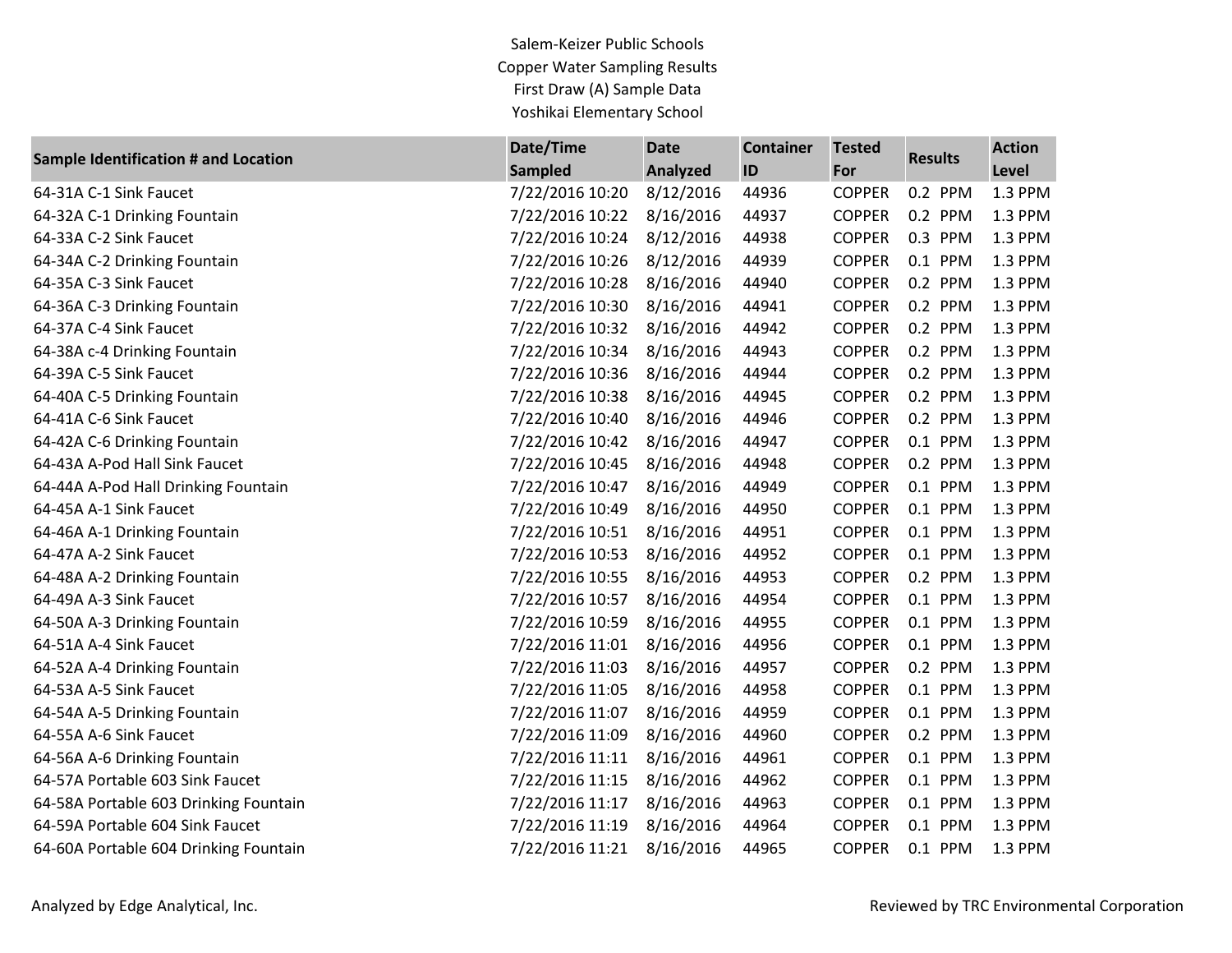Salem-Keizer Public Schools Copper Water Sampling Results First Draw (A) Sample Data Yoshikai Elementary School

| Sample Identification # and Location | Date/Time | <b>Date</b> | <b>Container</b> | <b>Tested</b> | <b>Results</b> | <b>Action</b> |
|--------------------------------------|-----------|-------------|------------------|---------------|----------------|---------------|
|                                      | Sampled   | Analyzed    | ID               | For           |                | Level         |

EPA Action Level for Copper in Schools is 1.3 PPM

**SKPS Action Level for Copper is 1.3 PPM** 

**Highlighted samples are at or exceed the Salem-Keizer Public Schools (SKPS) Action Level**